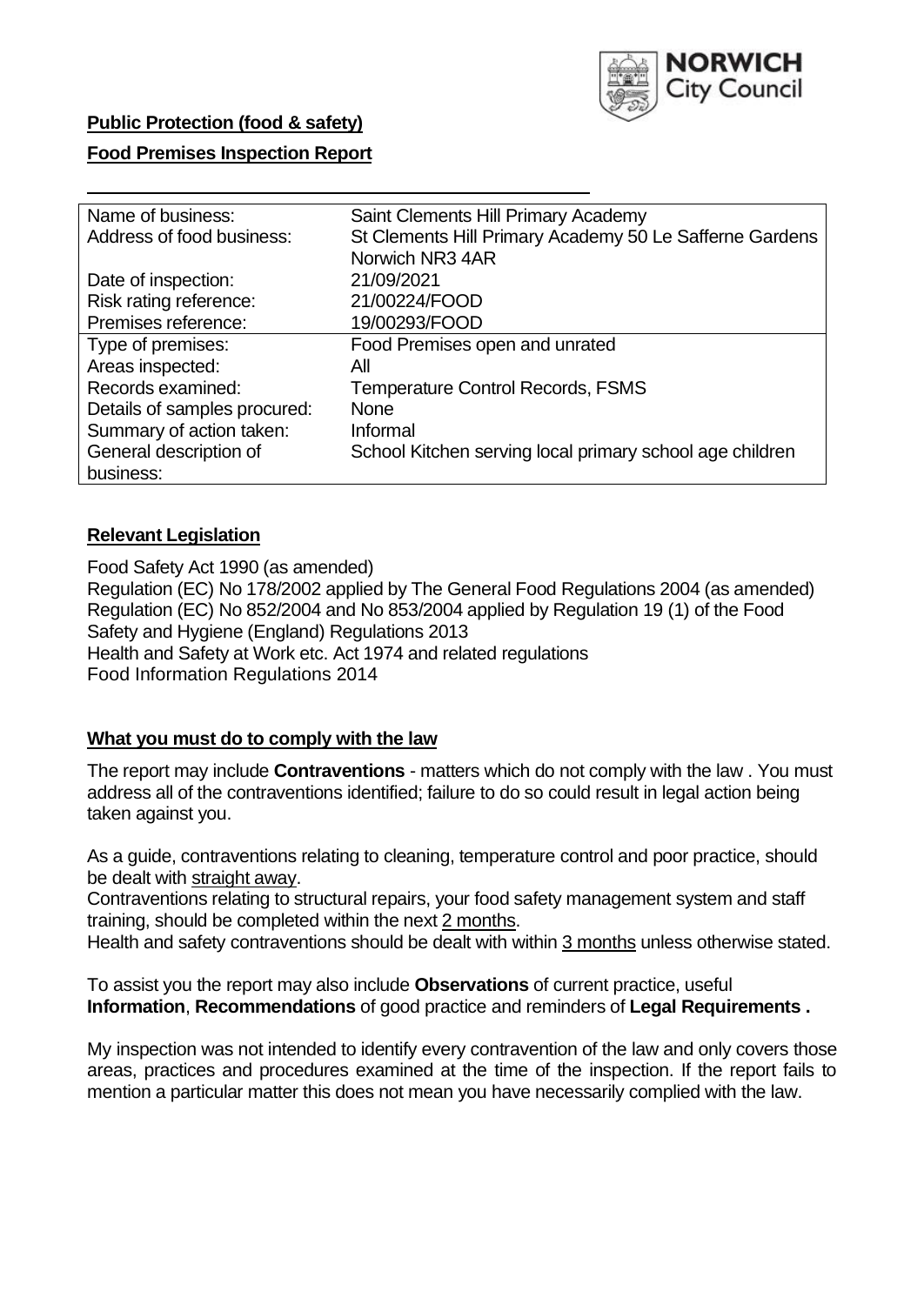# **FOOD SAFETY**

# **How we calculate your Food Hygiene Rating:**

The food safety section has been divided into the three areas which you are scored against for the hygiene rating: 1. food hygiene and safety procedures, 2. structural requirements and 3. confidence in management/control procedures. Each section begins with a summary of what was observed and the score you have been given. Details of how these scores combine to produce your overall food hygiene rating are shown in the table.

| <b>Compliance Area</b>                     |          |                |                | <b>You Score</b> |                |    |           |    |                |  |  |
|--------------------------------------------|----------|----------------|----------------|------------------|----------------|----|-----------|----|----------------|--|--|
| <b>Food Hygiene and Safety</b>             |          |                |                | $\Omega$         | 5              | 10 | 15        | 20 | 25             |  |  |
| <b>Structure and Cleaning</b>              |          |                |                | $\overline{0}$   | 5              | 10 | 15        | 20 | 25             |  |  |
| Confidence in management & control systems |          |                | $\overline{0}$ | 5                | 10             | 15 | 20        | 30 |                |  |  |
|                                            |          |                |                |                  |                |    |           |    |                |  |  |
| <b>Your Total score</b>                    | $0 - 15$ | 20             | $25 - 30$      |                  | $35 - 40$      |    | $45 - 50$ |    | > 50           |  |  |
| <b>Your Worst score</b>                    | 5        | 10             | 10             |                  | 15             |    | 20        |    |                |  |  |
|                                            |          |                |                |                  |                |    |           |    |                |  |  |
| <b>Your Rating is</b>                      | 5        | $\overline{4}$ | 3              |                  | $\overline{2}$ |    |           |    | $\overline{0}$ |  |  |

Your Food Hygiene Rating is 5 - a very good standard



# **1. Food Hygiene and Safety**

Food hygiene standards are high. You demonstrated a very good standard of compliance with legal requirements. You have safe food handling practices and procedures and all the necessary control measures to prevent cross-contamination are in place. Some minor contraventions require your attention. **(Score 5)**

# Contamination risks

**Observation** I was pleased to see you were able to demonstrate effective controls to prevent cross-contamination.

### Hand-washing

**Contravention** The following indicated that hand-washing was not suitably managed:

• no means for hygienically drying hands was available at one of the dedicated wash hand basins.

### Personal Hygiene

**Observation** I was pleased to see that standards of personal hygiene were high.

# Temperature Control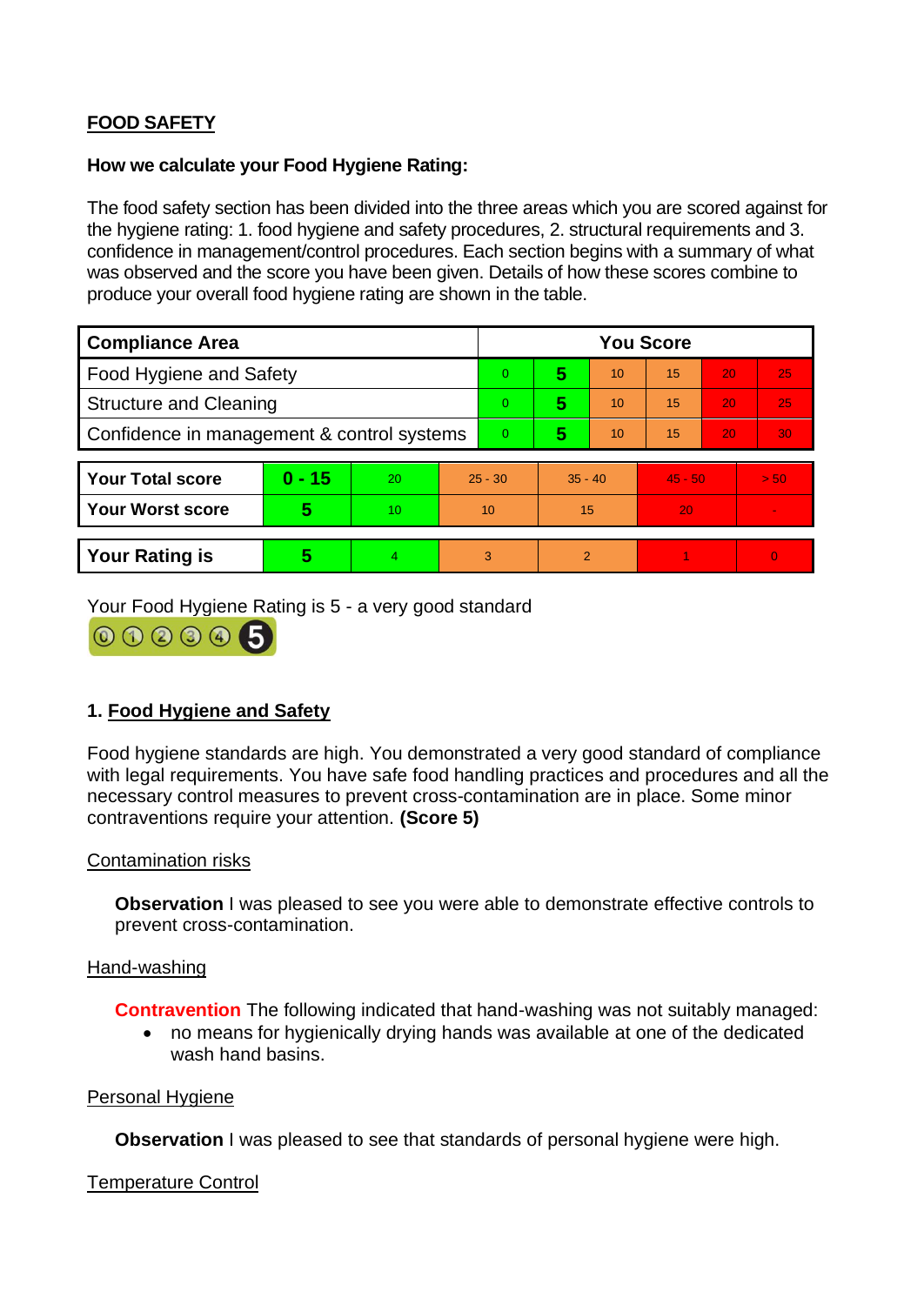**Observation I** was pleased to see you were able to limit bacterial growth and/or survival by applying appropriate temperature controls at points critical to food safety and that you were monitoring temperatures.

# **2. Structure and Cleaning**

The structure facilities and standard of cleaning and maintenance are all of a good standard and only minor repairs and/or improvements are required. Pest control and waste disposal provisions are adequate. The minor contraventions require your attention. **(Score 5)**

# Cleaning of Structure

**Contravention** The following items were dirty and require more frequent and thorough cleaning:

• mop head string adhering to wheels of moveable equipment

# **Maintenance**

**Contravention** The following had not been suitably maintained and must be repaired or replaced:

• one of the insectocutors was not working

## Facilities and Structural provision

**Observation** I was pleased to see the premises had been well maintained and that adequate facilities had been provided.

# Pest Control

**Observation** I was pleased to see that the premises was proofed against the entry of pests and that pest control procedures were in place.

# **3. Confidence in Management**

A food safety management system is in place and you demonstrate a very good standard of compliance with the law. You have a good track record. There are some minor contraventions which require your attention.Your staff are suitably supervised and trained. Your records are appropriate and generally maintained. You have a good track record. There are some minor contraventions which require your attention. You have a good track record. There are some minor contraventions which require your attention. **(Score 5)**

### Proving Your Arrangements are Working Well

**Contravention** The following matters are needed in order to demonstrate your food safety management system is working as it should:

• no paper towels for hand washing at the wash hand basin. This is one of your opening checks.